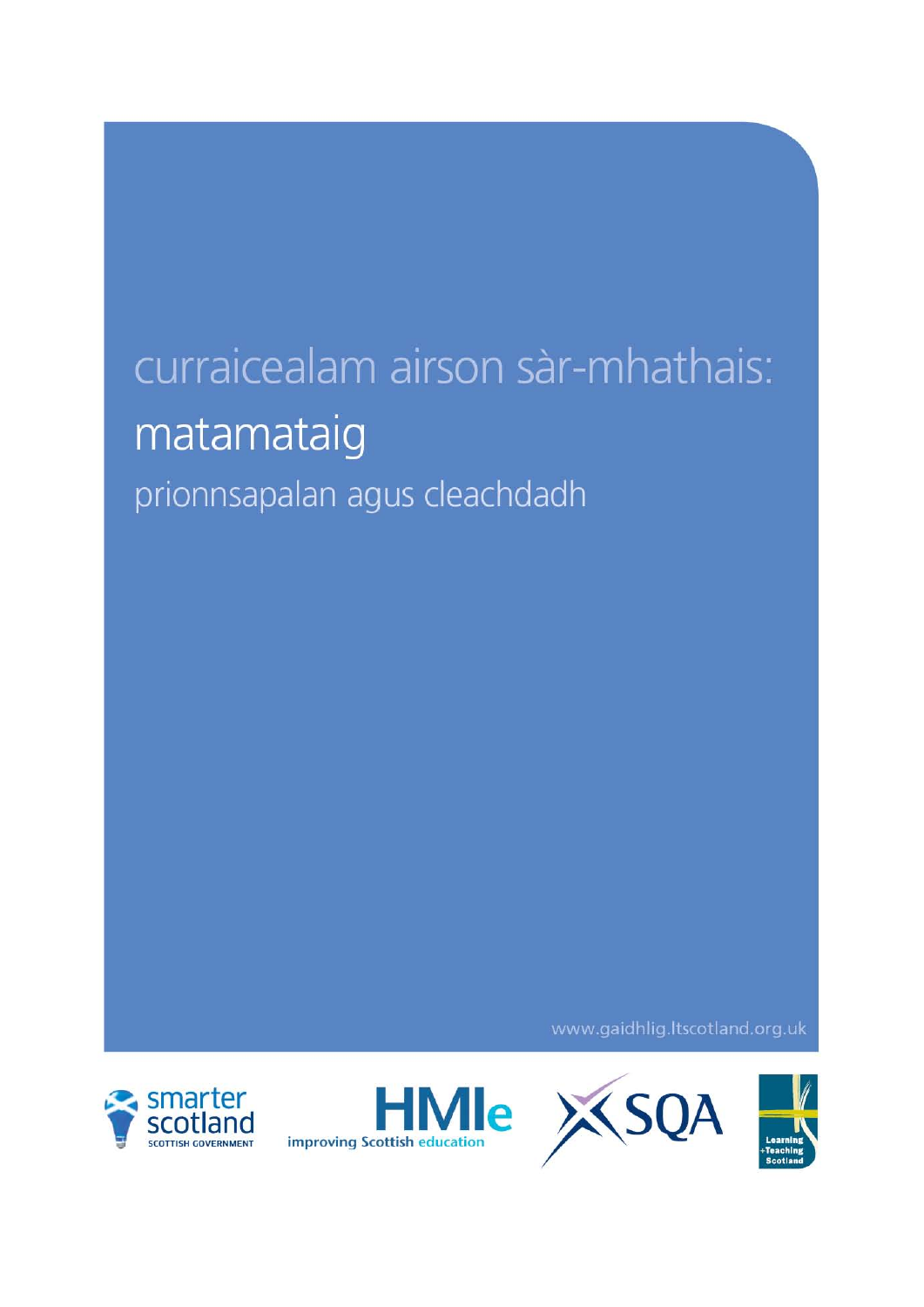## **Dè nì ionnsachadh ann am matamataig comasach do chlann a dhèanamh?**

Tha Matamataig cudromach sa bheatha làitheil againn, a' dèanamh comasach dhuinn ciall a dhèanamh den tsaoghal mun cuairt oirnn agus rian a chur air ar beatha. Tha a bhith a' cleachdadh matamataig a' toirt cothrom dhuinn modalan a chruthachadh de shuidheachaidhean san t-saoghal mun cuairt oirnn, ceanglaichean a dhèanamh eadar rudan agus tighinn gu co-dhùnaidhean fiosraichte mu dè tha a' dol a thachairt. Tha e a' toirt dhuinn nan sgilean air a bheil feum againn airson fiosrachadh a mhìneachadh agus a sgrùdadh, ceistean a shìmpleachadh agus a fhreagairt, cunnartan a mheasadh agus co-dhùnaidhean earbsach a dhèanamh.

Tha pàirt cudromach aig Matamataig ann an raointean mar saidheans agus teicneòlas, agus tha e cudromach a thaobh rannsachadh agus leasachadh ann an raointean leithid einnseinearachd, saidheans coimpiutaidh, eòlasleighis agus ionmhas. Tha ionnsachadh matamataig a' toirt cothrom dhan chloinn agus do dhaoine òga air a' churraicealam fharsaing, le cothrom leantainn orra gu tuilleadh ionnsachaidh agus gu rudan eile sa bheil ùidh aca.

Seach gu bheil matamataig beairteach agus brosnachail, tha e a' beò-ghlacadh luchd-ionnsachaidh de gach aois agus comas agus feadhainn le ùidh ann an diofar rudan. Tha ionnsachadh matamataig a' cur taic ri reusanachadh cothromach, sgrùdadh, sgil fuasglaidh cheistean, comas cruthachaidh agus comas a bhith a' smaoineachaidh ann an dòighean ùra. Tha e a' cleachdadh cànan coitcheann de dh'àireamhan agus de chomharran a tha a' leigeil leinn bruidhinn mu ghnothaichean ann an dòigh sgiobalta, shoilleir agus chinnteach.

Gus coinneachadh ri dùbhlain an 21mh linne, tha feum aig gach neach òg air misneachd ann an cleachdadh sgilean matamataigeach, agus tha feum aig Alba air an dà chuid luchd-matamataig speisealta agus air sluagh aig a bheil comasan àrda ann an àireamhachd.

*Togail a' Churraicealaim 1*

Tha matamataig a' toirt dhuinn mòran de na sgilean a dh'fheumas sinn nar beatha, nar n-ionnsachadh agus nar nobair. Tha e cudromach gun tuigear am pàirt cudromach a tha aig matamataig anns gach raon den bheatha. Tha seo a' daingneachadh gum feum pàirt coileanta a bhith aig matamataig ann an ionnsachadh fad-beatha agus gun cuirear luach air airson a' bheairteis a tha na lùib.

## **Ciamar a tha am frèam matamataig air a chur ri chèile?**

San fhrèam mhatamataigeach, tha cuid de na h-aithrisean air eòlasan agus builean cuideachd nan aithrisean airson eòlasan agus builean àireamhachd. Tha iad sin nam pàirt cudromach ann am foghlam matamataigeach chloinne agus dhaoine òga uile, a chionn 's gu bheil iad a' gabhail a-steach mòran de na sgilean àireamhachaidh agus sgrùdaidh a dh'fheumas gach neach againn airson a bhith èifeachdach agus soirbheachail nar beatha làitheil. Bidh luchd-teagaisg le uallach airson leasachadh matamataig uile eòlach air a' phàirt a tha aig àireamhachd ann am matamataig agus air an dòigh sa bheil àireamhachd air a thoirt air adhart thar an raon ionnsachaidh uile. Tha am fo-sheata àireamhachd ann an eòlasan agus builean matamataig air fhoillseachadh air leth; gheibhear tuilleadh fiosrachaidh ann am pàipear phrionnsapalan agus cleachdaidh àireamhachd.

Tha eòlasan agus builean matamataig air an cur ri chèile fo trì phrìomh chinn, le fo-chinn anns gach fear dhiubh:

## **Àireamh, airgead agus tomhas**

- Tuairmseadh agus cruinneachadh
- Àireamh agus pròiseasan àireimh
- Iomadan, factaran agus prìomhan
- Cumhachdan agus freumhan
- Bloighean, bloighean deicheach agus ceudadan
- Airgead
- Uair
- Tomhas
- Matamataig a bhuaidh air saoghal an latha an-diugh, an saoghal a dh'fhalbh agus an saoghal a tha ri teachd
- Pàtrain agus dàimhean
- Abairtean agus co-aontaran.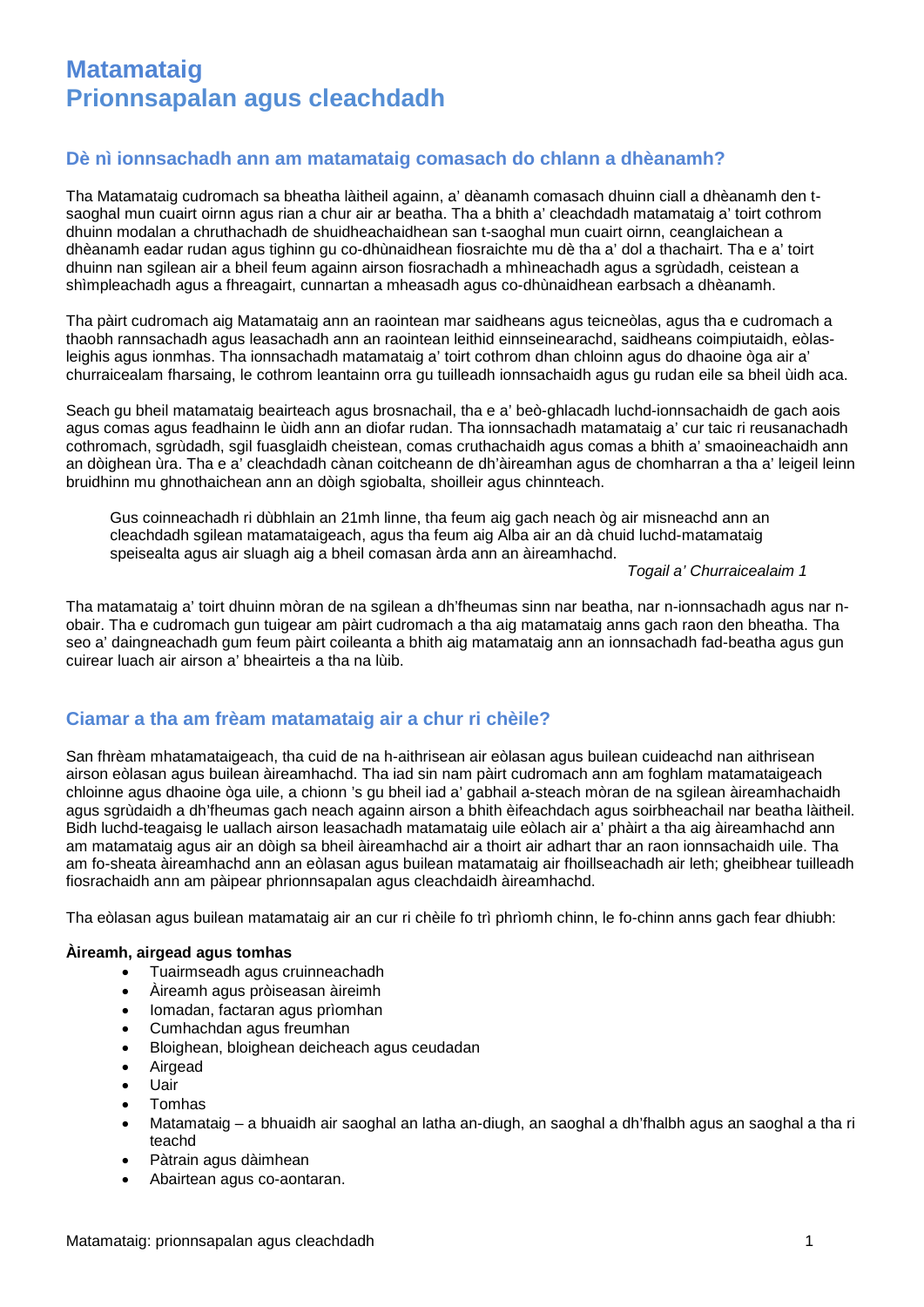### **Cumadh, suidheachadh agus gluasad**

- Feartan chumaidhean 2D agus chruthan 3D
- Ceàrn, co-chothromachd agus cruth-atharrachadh.

#### **Làimhseachadh fiosrachaidh**

- Dàta agus anailis
- Beachdan air coltachd agus mì-chinnt.

Tha cuideam anns an fhrèam mhatamataigeach san fharsaingeachd air a' phàirt dheatamach a tha air a bhith, agus a bhitheas, aig matamataig ann an adhartachadh am beatha an t-sluaigh, agus cho feumail 's a tha e nar beatha làitheil.

Tha a bhith a' toirt air adhart smaoineachadh ailseabrach bho ìre thràth na prìomh phàirt den fhrèam mhatamataigeach. Tha rannsachadh a' dearbhadh mar as tràithe a bheirear smaoineachadh ailseabrach a-steach gur ann as doimhne a bhios an tuigse mhatamataigeach agus gur ann as motha a bhios misneachd a' fàs ann an cleachdadh matamataig.

Cleachdaidh luchd-teagaisg na h-àithrisean air eòlasan agus builean ann an làimhseachadh fiosrachaidh airson cuideam a chur air a bhith a' mìneachadh fiosrachadh staitistigeach san t-saoghal mun cuairt oirnn, agus airson cuideam a chur air an eòlas agus na sgilean a dh'fheumas sinn airson gun urrainn dhuinn coltachd agus mì-chinnt a ghabhail a-steach dhan chunntais nuair a bhios sinn a' dèanamh cho-dhùnaidhean.

Tha an ìre coileanaidh aig a' cheathramh ìre air a dealbhadh gus a bhith dlùth don ìre co-cheangailte ri ìre 4 den SCQF.

## **Cò ris a tha ionnsachadh agus teagasg èifeachdach ann am matamataig coltach?**

Bho na tràth ìrean air adhart, bu chòir dhan chloinn agus do dhaoine òga a bhith a' faireachdainn gu bheil iad a' dèanamh adhartas ann am matamataig agus misneachd a bhith aca gus cothroman a ghabhail sa bheil tomhas de chunnart gun tèid e ceàrr agus gus ceistean fhaighneachd agus freagairtean eadar-dhealaichte fheuchainn gun eagal orra a bhith ceàrr. Gheibh iad tlachd bho bhith a' rannsachadh, a' cur an cèill bhun-bheachdan matamataigeach airson ceistean a thuigsinn agus a fhreagairt, le bhith a' mìneachadh an dòigh smaoineachaidh agus a' cur an cèill am freagairtean do dhaoine eile ann an diofar dhòighean. Aig gach ìre, bidh cuideam air ionnsachadh co-obrachail a' brosnachadh chloinne gu reusanachadh cothromach agus cruthachail tro bhith a' bruidhinn air beachdan agus bun-bheachdan matamataigeach.

Tro cheasnachadh agus tro chòmhradh sgileil, bidh luchd-teagaisg a' cleachdadh dìth tuigse agus freagairtean ceàrr mar chothroman airson tuigse chloinne a thoirt air adhart is a dhoimhneachadh a thaobh bun-bheachdan matamataigeach.

Tha na h-eòlasan agus builean a' brosnachadh dhòighean ionnsachaidh is teagaisg a tha a' toirt dùbhlan dhan chloinn agus do dhaoine òga agus gam brosnachadh is a' cur ri an tlachd ann am matamataig. Gus seo a choileanadh, cleachdaidh luchd-teagaisg measgachadh sgileil de dhòighean teagaisg, nam measg:

- ionnsachadh gnìomhach, air a phlanadh, a tha a' toirt cothrom air amharc, sgrùdadh, rannsachadh, feuchainn a-mach, cluich, deasbad agus beachdachadh
- a' cumadh, agus a' cur taic ri, sgilean smaoineachaidh matamataigeach
- ionnsachadh ann an dòighean co-obrachail agus neo-eisimeileach
- cothroman airson deasbad, bruidhinn agus mìneachadh smaoineachaidh
- brosnachadh sùbailteachd inntinn
- cleachdadh cho-theacsan agus thachartasan cumanta, air a bheil daoine òga eòlach
- togail cheanglaichean thar a' churraicealaim airson sealltainn mar a tha bun-bheachdan matamataigeach air an cur an gnìomh ann an raon farsaing de cho-theacsan, leithid nan co-theacsan a tha a' nochdadh ann an saidheans agus ann an cuspairean sòisealta
- cleachdadh teicneòlais ann an dòighean iomchaidh agus èifeachdach
- togail air prionnsapalan Measadh airson Ionnsachadh, a' dèanamh cinnteach gu bheil daoine òga a' tuigsinn adhbhar agus feum na tha iad ag ionnsachadh
- toirt air adhart chomasan air freagairt cheistean agus sgilean breithneachaidh.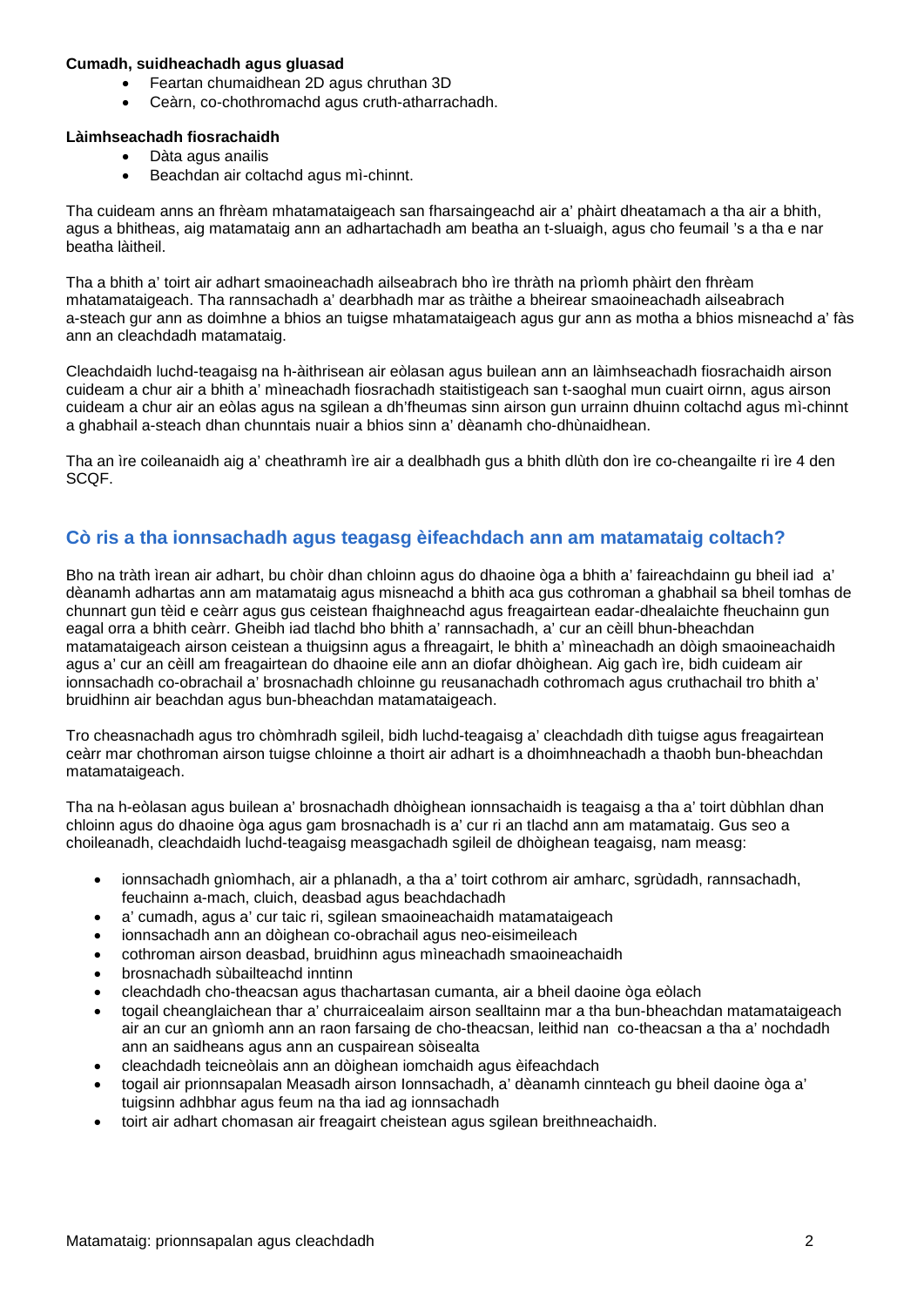Tha matamataig gu h-àraidh cumhachdach nuair a tha an t-eòlas agus an tuigse a tha air an toirt air adhart gan cleachdadh airson ceistean a fhreagairt. Tha fuasgladh cheistean aig cridhe ar n-ionnsachaidh agus teagaisg uile. Bu chòir dhuinn an-còmhnaidh a bhith a' brosnachadh chloinne agus dhaoine òga gus diofar roghainnean a rannsachadh: 's e '*dè thachradh nan ..*?' a' cheist bhunaiteach a dh'fheumas luchd-teagaisg agus luchdionnsachaidh fhaighneachd mar a tha smaoineachadh matamataigeach a' fàs.

## **Ciamar a bhithear cinnteach à adhartas anns, agus tro, na h-ìrean?**

Mar a bhios clann agus daoine òga ag ionnsachadh nam bun-bheachdan ann am matamataig, bidh feum aca air daingneachadh agus air ath-obair airson gum bi an t-adhartas leantainneach. Faodaidh luchd-teagaisg an tadhartas seo a phlanadh tro bhith a' cur cho-theacsan nas dùbhlanaiche mu choinneamh chloinne agus dhaoine òga airson an sgilean a chleachdadh. Tha seo nas cudromaiche buileach nuair a tha an t-eòlas no a' bhuil thar dà ìre ann an loidhne leasachaidh.

'S e a' bhuil san treas ìre mu thaisbeanadh fiosrachaidh eisimpleir mhath den seo. Thathar a' sùileachadh gun cùm daoine òga orra a' cleachdadh agus a' leasachadh nan sgilean a thog iad aig an dàrna ìre a thaobh taisbeanadh chlàir, ghrafaichean agus dhiagraman. Bu chòir do na co-theacsan dèanamh cinnteach à adhartas agus tha cothroman math ann airson pàirtean eile den churraicealam a chleachdadh airson tuigse dhaoine òga a leudachadh.

## **Cò ris a tha measadh ann am matamataig coltach?**  *(Bu chòir an earrann seo a leughadh còmhla ris a' chomhairle air àireamhachd.)*

Bidh measadh ann am matamataig a' cuimseachadh air a' chomas a tha aig clann agus daoine òga air obrachadh ann an dòigh nas sgileile le àireamhan, dàta agus le bun-bheachdan is pròiseasan matamataigeach agus a bhith gan cleachdadh ann an raon de cho-theacsan. Faodaidh luchd-teagaisg fianais a thional air adhartas mar phàirt den ionnsachadh bho latha gu latha mu àireamhan, airgead agus tomhas, cumadh, suidheachadh agus gluasad agus làimhseachadh fiosrachaidh. Bidh gnìomhan measaidh gu sònraichte cudromach ann a bhith a' measadh adhartais aig prìomh ìrean ionnsachaidh agus aig àm gluasad ìrean san sgoil.

Bho na tràth bhliadhnaichean gu na h-ìrean àrda, bidh clann agus daoine òga a' sealltainn adhartas ann an sgilean mìneachaidh agus sgrùdadh fiosrachaidh, sìmpleachadh agus freagairt cheistean, measadh air cunnart agus a bhith a' dèanamh roghainnean fiosraichte. Bidh iad a' nochdadh adhartas tron sgilean co-obrachaidh is a bhith ag obair leotha fhèin, ag amharc, a' sgrùdadh, a' feuchainn a-mach agus a' rannsachadh cheistean matamataigeach.

Bu chòir don mheasadh sealltainn na h-ìre gu bheil clann is daoine òga a' cur an sgilean gu feum nan ionnsachadh, nam beatha làitheil agus nan ullachadh airson saoghal obrach. Chithear adhartas nuair a tha clann is daoine òga a' sealltainn an comais agus am misneachd ann a bhith a' cur gu feum bun-bheachdan is sgilean matamataigeach. Mar eisimpleir:

- A bheil a bhith a' feuchainn air tòimhseachain àireimh, pàtrain agus dàimhean a' còrdadh riutha? A bheil an comas aca a' fàs a thaobh mìneachadh bheachdan farsaing ann an ailseabra?
- A bheil iad soirbheachail ann a bhith a' cleachdadh phròiseasan matamataigeach agus na sgilean is comasan a tha iad a' togail, mar a tha air a mhìneachadh anns na h-eòlasan agus builean? Nuair a bhios iad gan cur gu feum airson ceistean a fhreagairt, an urrainn dhaibh tarraing air sgilean agus air bunbheachdan a dh'ionnsaich iad roimhe?
- Nuair a bhios iad a' dèiligeadh ri ceistean ann an co-theacsan air nach eil iad eòlach, a bheil iad comasach air na sgilean agus na bun-bheachdan a tha a' buntainn ris a' cheist aithneachadh? An urrainn dhaibh an uair sin an sgilean a chur gu feum gun mhearachd agus am freagairtean a mheasadh?
- A bheil iad comasach air an dòigh smaoineachaidh a mhìneachadh agus air an tuigse mu chumaidhean 2D agus chruthan 3D a chur an cèill?
- A bheil iad comasach air dàta a luachadh airson co-dhùnaidhean fiosraichte a dhèanamh?
- A bheil iad a' fas comasach air a dhol an sàs ann an gnìomhan 's ann an obair shònraichte agus crìoch a chur orra?